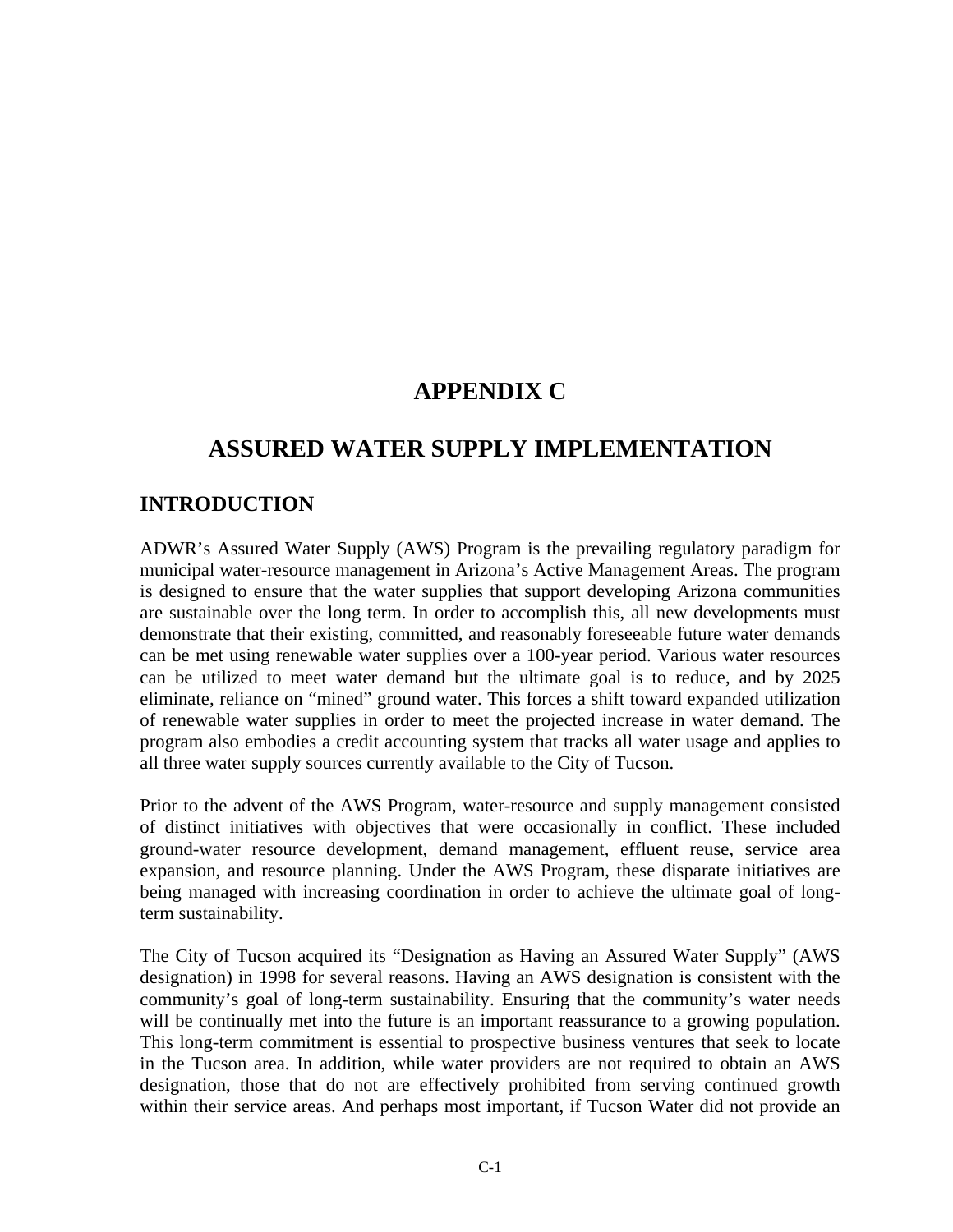Assured Water Supply for its expanding service area, growth would still occur in any area where a 100-year supply of ground-water is available. This could occur if developers obtained a Certificate of Assured Water Supply by joining the Central Arizona Groundwater Replenishment District (CAGRD). As described later in this Appendix, the type of growth made possible by the CAGRD is not founded upon the hydrological-based management principle of aquifer stewardship.

#### **"PAPER WATER" VERSUS "WET WATER"**

The world of paper water centers on the various rights and credit accounts that together provide Tucson Water with the authority to pump or use water. The world of wet water, on the other hand, is based on the availability and use of physical water.

Paper- and wet-water management strategies focus on different aspects of water-resource management and each has its own priorities and use. Tucson Water uses paper-water accounting to optimize its operational flexibility. However, the Utility also emphasizes wetwater management to ensure consistency with its long-range water-resource management goals. In the short term, it is possible for a water provider to primarily engage in paper-water accounting to avoid the large potential costs associated with wet-water management. In the long term, however, failing to address wet-water management could result in localized water level declines.

The distinction between paper and wet water can be illustrated by examining the accrual (crediting) and use (debiting) of paper-water recharge credits. Under Arizona law, a water provider can physically recharge a renewable water supply such as Colorado River water in one location and physically recover ground water at a different location within the same AMA. This approach maintains a balance of "paper" Colorado River water to offset the "wet" ground water pumped in the AMA. However, this paper-water accounting does not maintain a wet-water balance in the local area where the ground-water withdrawals occurred. Ground-water pumping that is not being hydrologically offset by recharge within the same area where the pumping occurred can result in significant water-level declines which in turn can increase the potential for land subsidence in that area. A resource-management approach which primarily depends on paper-water accounting may not be hydrologically sustainable in the longer term.

Tucson Water has sought to maintain a wet-water balance at both Colorado River water and effluent recharge projects in order to avoid the hydrologic impacts which can occur when there is a local wet-water imbalance. Over the long term, both the paper-water and wet-water worlds must be in balance for water supplies to be sustainable.

### **OBTAINING AN AWS DESIGNATION**

To obtain an AWS designation, a community must demonstrate that a 100-year water supply is physically, legally, and continuously available. According to ADWR (2001), this supply must satisfy the following conditions: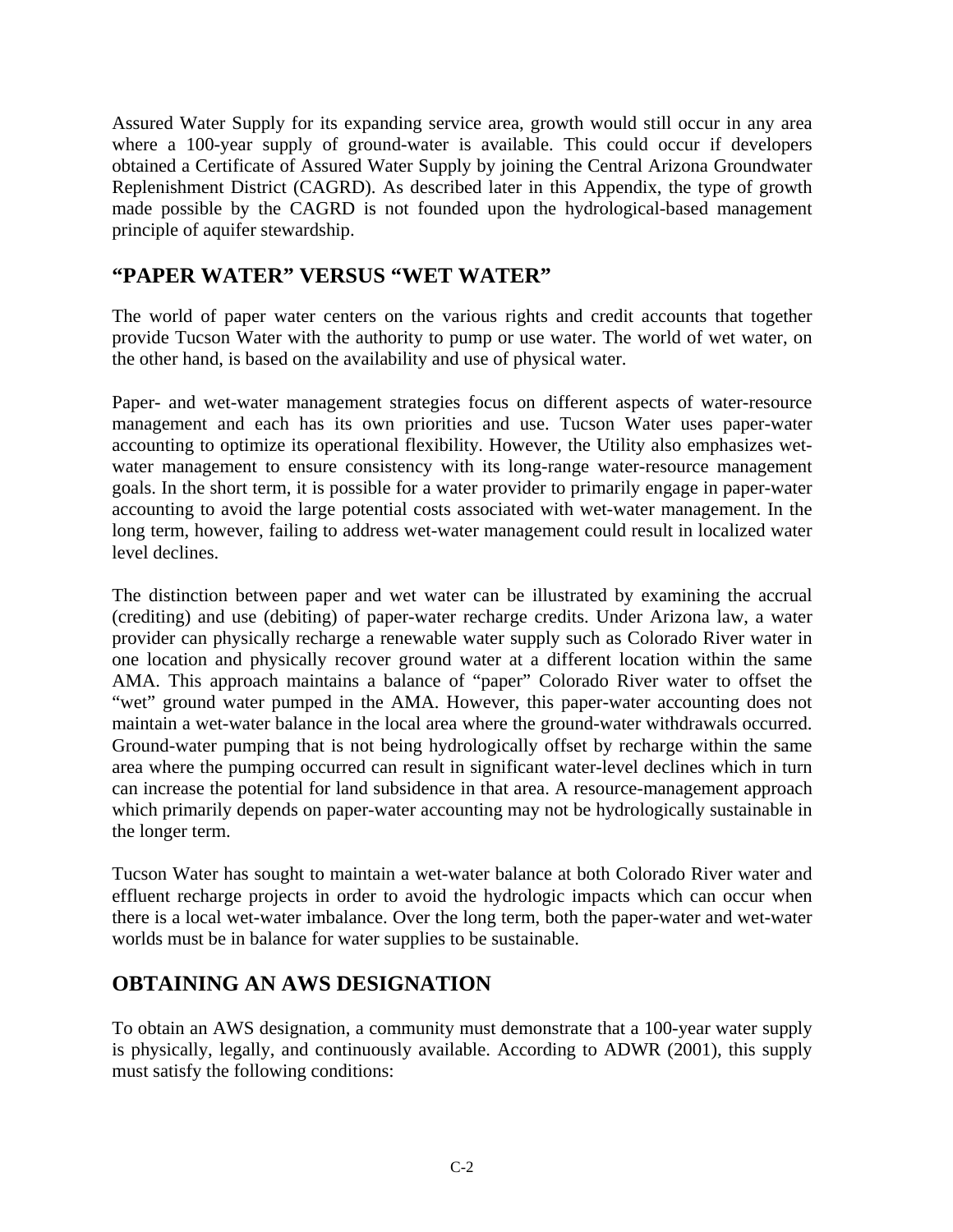- Adequate water quality.
- Use consistent with the AMA management goal.
- Use consistent with the AMA management plan.
- The community must have the financial capability to satisfy these conditions.

For the City of Tucson, these requisite conditions were provided in its original AWS application filed with ADWR (Malcolm Pirnie, 1996). In its application, the City outlined its portfolio of available water supplies. In addition, the City enrolled in the CAGRD in order to ensure acquisition of the AWS designation. Since its first issuance in 1998, the City's AWS designation has been modified and the current version became effective in 2002.

#### **The Role of the Central Arizona Groundwater Replenishment District**

The CAGRD provides the opportunity for developers and water providers to obtain paperwater access to renewable resources without having to construct the infrastructure necessary to physically convey those resources to new developments. In effect, the developer or water provider need only install a local ground-water system to supply the wet-water needs of the development. The CAGRD is not mandated to hydrologically balance local ground-water withdrawals with aquifer replenishment. Instead, the CAGRD relies on paper-water accounting that allows ground-water pumping in one area of an AMA to be offset by the recharge of Colorado River water in another area of the same AMA. Growth which solely depends on the CAGRD to obtain an AWS designation would result in a paper-water balance of ground water withdrawals with ground water replenishment. Utilizing the CAGRD in this fashion is not consistent with Tucson Water's planning because reliance on paper-water accounting would circumvent the hydrologic-based principle of aquifer stewardship. This principle is the overall ground-water management goal of Tucson Water.

When the City of Tucson first applied for its AWS designation, the City was effectively prohibited by local initiative from delivering treated Colorado River water within its service area for potable use. In order to obtain issuance of its AWS designation in the time before alternative delivery mechanisms were completed, the City of Tucson entered into a membership agreement with the CAGRD. This contract was structured to provide legal availability of the City's Colorado River water supplies with the intent that Tucson Water would eventually construct its own infrastructure. However, the City's contract with the CAGRD allows for the long-term access to 12,500 acre-feet per year of replenishment water above and beyond the City of Tucson's own entitlement to Colorado River water. In other words, the City of Tucson can only rely on the CAGRD to supply up to 12,500 acre-feet of water of additional water beyond the City's Central Arizona Project allocation to assist in demonstrating an assured water supply in the future.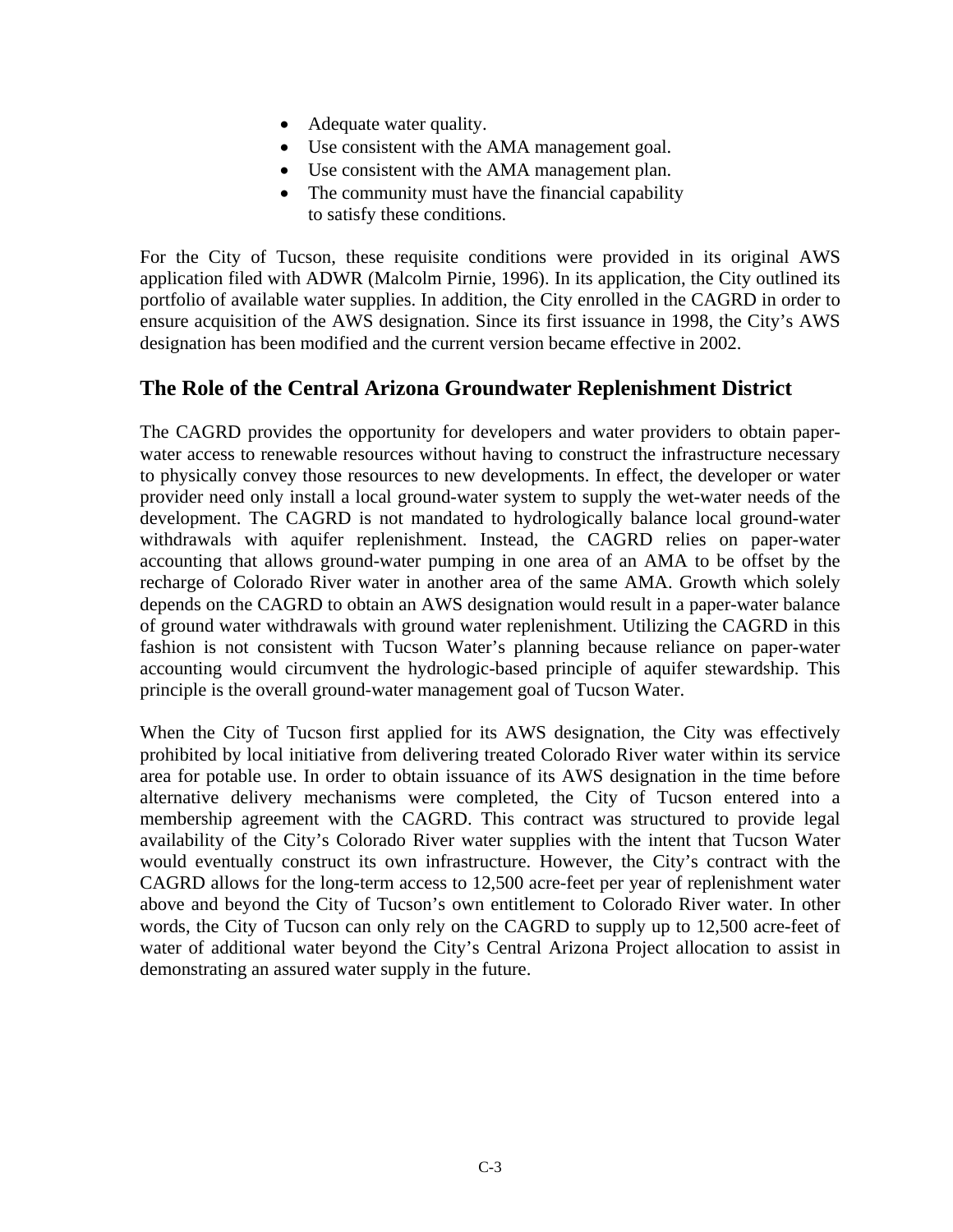#### **The City of Tucson's Assured Water Supply Portfolio**

Under the modified AWS designation issued in 2002, the City of Tucson's 100-year supply of water that meets all of the AWS criteria is 15,646,507 acre-feet. Divided over the 100-year time period, this equates to an annual supply of water of 156,465 acre-feet as shown in Table C-1. This current portfolio is based solely on the City's physically available ground water and effluent supplies. The City of Tucson is indirectly credited with its Colorado River water supplies through its membership in the CAGRD.

|                                 | <b>Physical Availability</b> | Legal<br><b>Availability</b>                          | <b>Continuous</b><br>Availability                                      | Water<br>Quality | <b>Financial</b><br>Capability | <b>Consistency with</b><br><b>Plan</b><br>(Conservation) | <b>Consistency with Goal</b><br>(Safe Yield) |
|---------------------------------|------------------------------|-------------------------------------------------------|------------------------------------------------------------------------|------------------|--------------------------------|----------------------------------------------------------|----------------------------------------------|
| Colorado<br><b>River Waterl</b> | 0 <sup>1</sup>               | <b>CAP Contract</b>                                   | None                                                                   | OK               | OK                             | <b>OK</b>                                                | $\Omega$                                     |
| <b>Effluent</b>                 | 1,580,000 <sup>2</sup>       | Inter-<br>Governmental<br>Agreements                  | <b>Reclaimed Plant</b><br>and Sweetwater<br><b>Recharge Facilities</b> | OK               | OK                             | <b>OK</b>                                                | 1,580,000                                    |
| <b>Ground Water</b>             | 14.066.5073                  | Service Area.<br>Type I, and<br><b>Type II Rights</b> | Groundwater<br>system with 196<br>MGD capacity.                        | OK               | <b>OK</b>                      | <b>OK</b>                                                | 17.476.4884                                  |
| 100-year Total                  | 15,646,507 AF                |                                                       |                                                                        |                  |                                |                                                          | 19,056,488 AF                                |
| <b>Annual Total</b>             | 156,465 AF/vr                |                                                       |                                                                        |                  |                                |                                                          | 190,565 AF/yr                                |

**Current Assured Water Supply Designation Summary by Program Criteria (acre-feet)**

AF = acre-feet; AF/yr = acre-feet per year.

<sup>1</sup> Physical Availability of Colorado River Water:

0 AF since, as of the City of Tucson's current designation, Colorado River water was not considered to be physically available. <sup>2</sup>Physical Availability of Effluent:

650,000 AF based the annual capacity of the Sweetwater Recharge Facilities (6,500 AF/yr) times 100 years.

930,000 AF based the annual capacity of the Reclaimed Plant (9,300 AF/yr) times 100 years.

<sup>3</sup>Physical Availability of Ground Water:

12,066,507 acre-feet based on tank analysis for the Tucson basin.

2,000,000 acre-feet based on MODFLOW analysis for Avra Valley.

14,842,000 acre-feet based on City of Tucson's Central Arizona Project allocation\* of 148,420 AF/yr times 100 years and use of the CAGRD. 1,682,070 acre-feet of Allowable Ground-Water credits. 4 Groundwater Consistency with AMA Management Goal (Safe Yield):

791,000 Incidental recharge over 100 years based on 4 percent of total annual demand.

161,418 acre-feet based on use of Remediated Ground Water (TARP) at 8,495.7 AF/yr from 2001 through 2019.

\*At the time of designation (prior to the dissolution of the *Northwest Area Agreement* ), the City of Tucson's Central Arizona Project allocation was 148,420 AF/yr.

**Table C-1:** Current Assured Water Supply Portfolio.

The current designation is limited by physical availability since Colorado River water was not physically accessible for supply at the time of application. This renewable source of supply was only made available to replenish ground-water withdrawals. Therefore, the designation is limited by the volume of ground water that the Utility was able to demonstrate as existing within its service area. The annual total of 156,465 acre-feet was sufficient to meet current and committed demands for several years; however, the Utility is currently approaching this limit and will soon have to update its water-resource portfolio in order to maintain its AWS designation.

### **MAINTAINING AN ASSURED WATER SUPPLY**

ADWR reserves the right to periodically review and require modification of the AWS designation as conditions warrant. The designation can be revoked if the facts and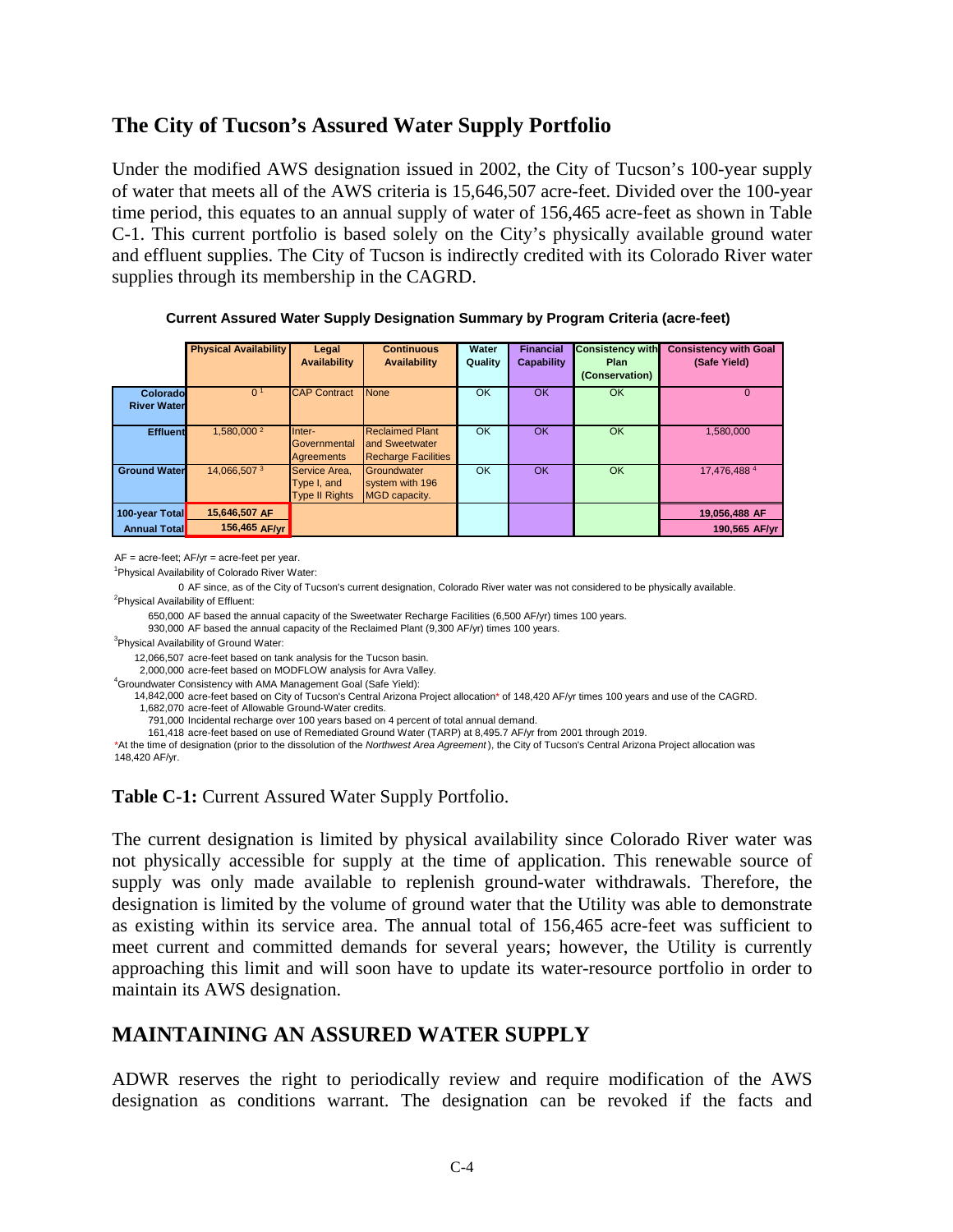conclusions of law that originally led to its issuance are no longer valid. In addition, ADWR (2002, 2001) requires that Tucson Water annually submit the following information in order to demonstrate continuing compliance with the AWS Program:

- Estimated future demand of platted, undeveloped lots located in Tucson Water's service area (Committed Demand).
- Projected volume of water demand at build-out of customers with which Tucson Water has entered into a notice of intent to serve agreement in the calendar year (Committed Demand).
- A report regarding Tucson Water's compliance with water-quality requirements.
- Depth-to-static water level of all wells from which Tucson Water withdrew water during the calendar year.
- Any other information requested by the Director of ADWR to determine whether to continue Tucson's designated status.
- Current demands as reported in the Annual Ground Water Withdrawal and Use Report.

The most basic measure of Tucson Water's AWS compliance is the comparison of its approved AWS portfolio (156,465 acre-feet per year) to its current and committed demands that are submitted to ADWR each year. Current demands are based on the total water production for the current calendar year. The method of calculating committed demands involves estimating the future demand of recorded (platted) undeveloped lots in Tucson Water's service area (Tucson Water, 2003). In order to maintain its AWS designation, the Utility's must demonstrate that it has sufficient renewable water resources, continuously available over the next 100 years, to supply current and committed demands plus at least two years of additional projected growth.

In 2003, Tucson Water determined that its current and committed demands were approaching its currently approved 100-year AWS supply portfolio. Tucson Water submitted to ADWR a request to modify its AWS portfolio to include CAVSARP, a recharge and recovery facility which delivers Colorado River water to Tucson Water's potable system. Bringing CAVSARP on line makes a portion of Tucson's Central Arizona Project allocation physically available. It is anticipated that Tucson Water's AWS portfolio will be expanded and that this will extend the City of Tucson's AWS designation for up to ten additional years. Under this modification, the City of Tucson would retain its ability to utilize the CAGRD to provide and replenish up to 12,500 acre-feet per year of Colorado River water to offset ground water pumping. This volume is in addition to the City's own Central Arizona Project allocation.

In order to maintain its AWS designation in future years, the City of Tucson must successfully acquire additional water supplies. There are several potential opportunities to expand the AWS portfolio including the acquisition of additional imported and local supplies.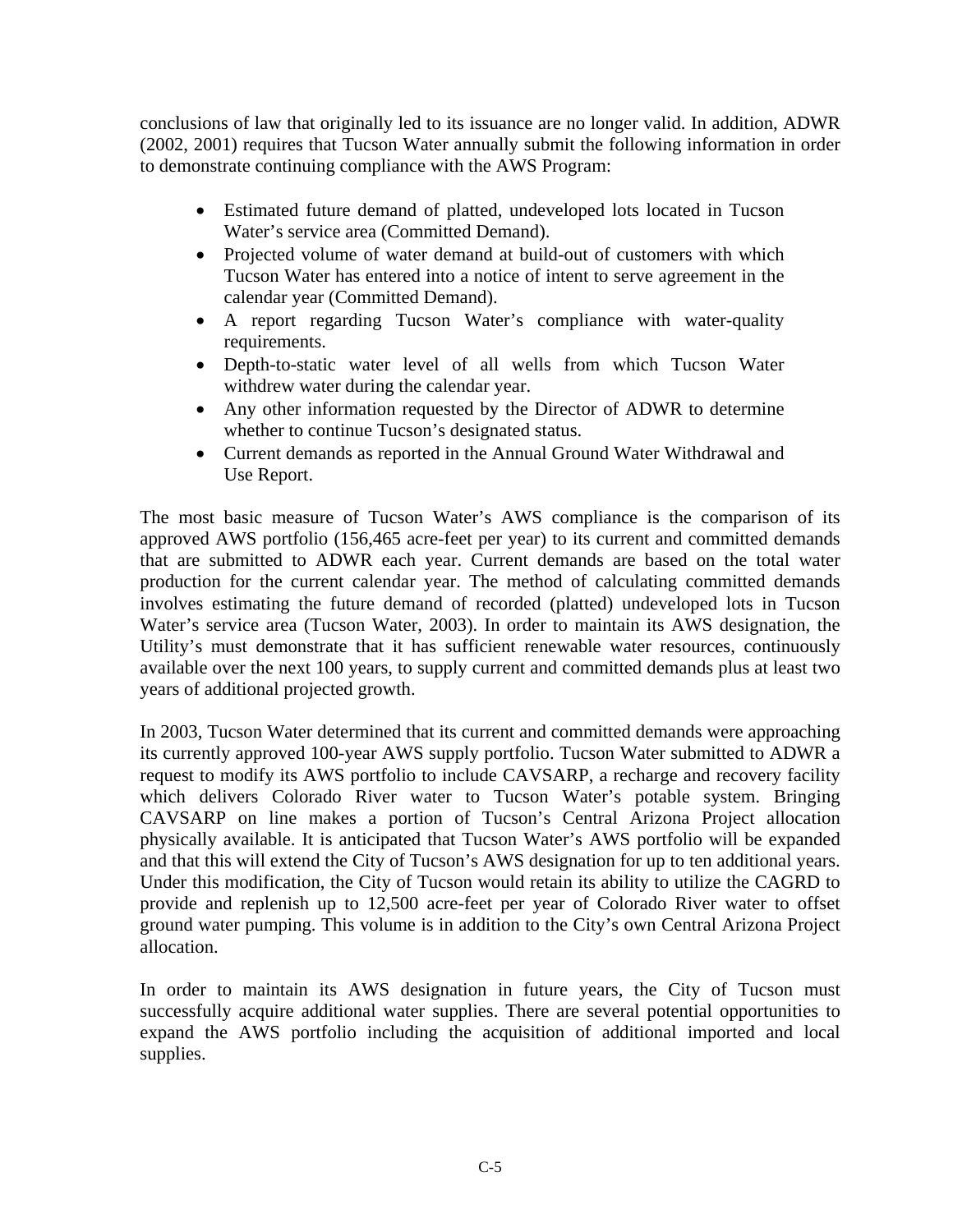Additional water supplies may be available outside the Tucson AMA for purchase and delivery to Tucson Water. A number of Phoenix-area cities have already entered into 100 year leases of Central Arizona Project water from Native American tribes as part of their respective water claims settlements. The cities of Phoenix, Scottsdale, Peoria, and Goodyear leased a total of 41,000 acre-feet per year of such water as part of the Gila River Indian Community water claims settlement. The Phoenix-area cities consummated additional 100 year leases with the Ft. McDowell, San Carlos and Salt River Pima Maricopa tribes as part of their respective water claims settlements. While the Tohono O'odham Nation was unwilling to enter into a long-term water lease as part of its water claims settlement with the City of Tucson and others, the settlement allows for long-term Central Arizona Project water leases and provides a right of first refusal to lessees located within the Tucson AMA.

The City of Tucson may also have opportunity to purchase a significant quantity of Colorado River water from Arizona agricultural districts which have high-priority entitlements to more than a million acre-feet of Colorado River water. The United States previously purchased a quantity of this Arizona agricultural water entitlement as part of its water claims settlement with the Ak Chin Native American Community. This water was in turn leased to the community of Anthem located north of Phoenix.

The CAGRD (2004) completed a survey of long-term water supplies potentially available for purchase or lease within the State. The resulting report concluded that if 20 percent of the Native American Colorado River water and 20 percent of the water currently in agricultural use along the Colorado River could be purchased or leased, the quantity available would be over 450,000 acre-feet per year. In addition, up to 145,000 acre-feet of ground water per year might be available from basins in western Arizona such as Butler Valley.

If additional imported supplies can be acquired, they would need to be brought to the City of Tucson. The Central Arizona Project aqueduct has the capacity to deliver 1.8 million acrefeet of water from the Colorado River and western Arizona. Since the Central Arizona Project is entitled to a total of 1.5 million acre-feet per year of Colorado River water, the aqueduct has 300,000 acre-feet of excess annual capacity. About 100,000 acre-feet of this capacity has been tentatively set aside for delivery of ground water and surface water purchased by Phoenix, Scottsdale and Mesa. Another 100,000 acre feet of capacity has been set aside for the CAGRD. This leaves 100,000 acre-feet of uncommitted capacity that might be made available to deliver additional imported supplies to the City of Tucson.

Local supplies that might be acquired include additional legal authority to pump ground water and the lease or purchase of additional effluent entitlements. The AWS Program does not currently recognize annually renewable ground water that is derived from natural recharge. Without this recognition, Tucson Water's allowable ground-water credits will continue to be debited each year by the amount of ground water pumped even though additional physical ground water may be present. Tucson Water views renewable ground water as a potentially viable, hydrologically sustainable water resource that should be incorporated into ADWR's program. This would require legislative action and/or a regulatory-driven process that would quantify the volume of ground water that could be annually available for sustainable ground-water pumping. Tucson Water should pursue such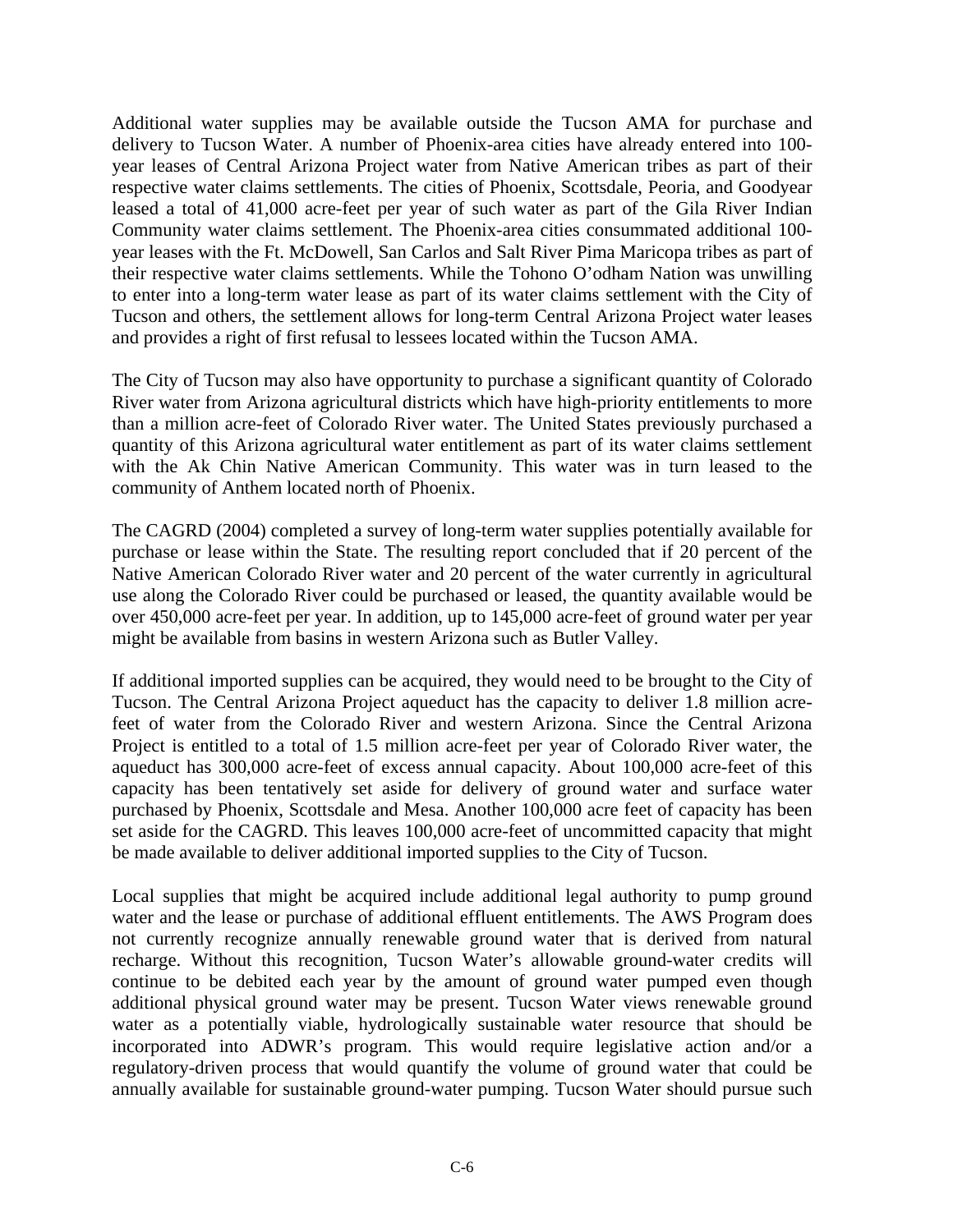a change in order to establish that in future years, a hydrologically sustainable amount of ground water will not only be physically accessible but also legally available as a source of supply. *Water Plan: 2000-2050*, however, is based on current law and does not assume that there will be changes in law that will recognize renewable ground water.

Finally, Tucson Water has entitlement to a large volume of municipal effluent and the Utility may be able to increase its entitlement in the future. This could include agreements to lease or purchase the Secretary of the Interior's effluent entitlement as well as other effluent entitlements. This would result in greater utilization of the only locally generated renewable supply that grows with the community.

# **WATER CREDIT ACCOUNTING AND REPORTING**

Renewable water supplies that are directly used are considered to be compliant with the AWS Program. Such efforts reduce ground water pumpage and contribute to the overall goal of achieving safe yield. Under the AWS Program, all ground-water withdrawals are debited from several potential sources of water credits. This program places a finite cap on the amount of ground water that can be pumped by Tucson Water without incurring a replenishment obligation. Under current regulations, once this volume is exhausted, all ground water that is subsequently withdrawn must be replenished with a renewable supply. Because future dependency on mined ground water is not consistent with the AWS Program, Tucson Water will become increasingly reliant on Colorado River water and municipal effluent to meet water demand. As a result, local ground water will no longer be the predominant water source for municipal supply.

Tucson Water initiated its AWS accounting process in 2001. The Utility must submit to ADWR an annual report that documents its ability to meet near-term projected growth and the debiting of each year's ground-water pumpage against its AWS credits. Each source of credits is described below, and information regarding requirements and/or limitations is summarized.

# **Allowable Ground Water**

Under the AWS Program, designated water providers are granted a volume of allowable ground water to provide credits for a finite amount of ground-water withdrawals without incurring a replenishment obligation. This volume was considered a phase-in allowance to assist water providers in shifting from reliance on mined ground water to renewable supplies. The City of Tucson was credited with 1,682,070 acre-feet of allowable ground water credits at the start of the AWS Program. This allowance was based on 15 years of ground-water pumpage at the 1994 water usage rate of 112,138 acre-feet.

Allowable ground water can also be credited over time. An annual incidental recharge credit is accrued based on 4 percent of the total potable and reclaimed water produced in the previous calendar year. In addition, 314,000 acre-feet of ground-water credits have been granted by the State in exchange for Tucson Water's extinguishment of a Type II water right associated with the Santa Cruz Well Field. These "unassigned credits" have not yet been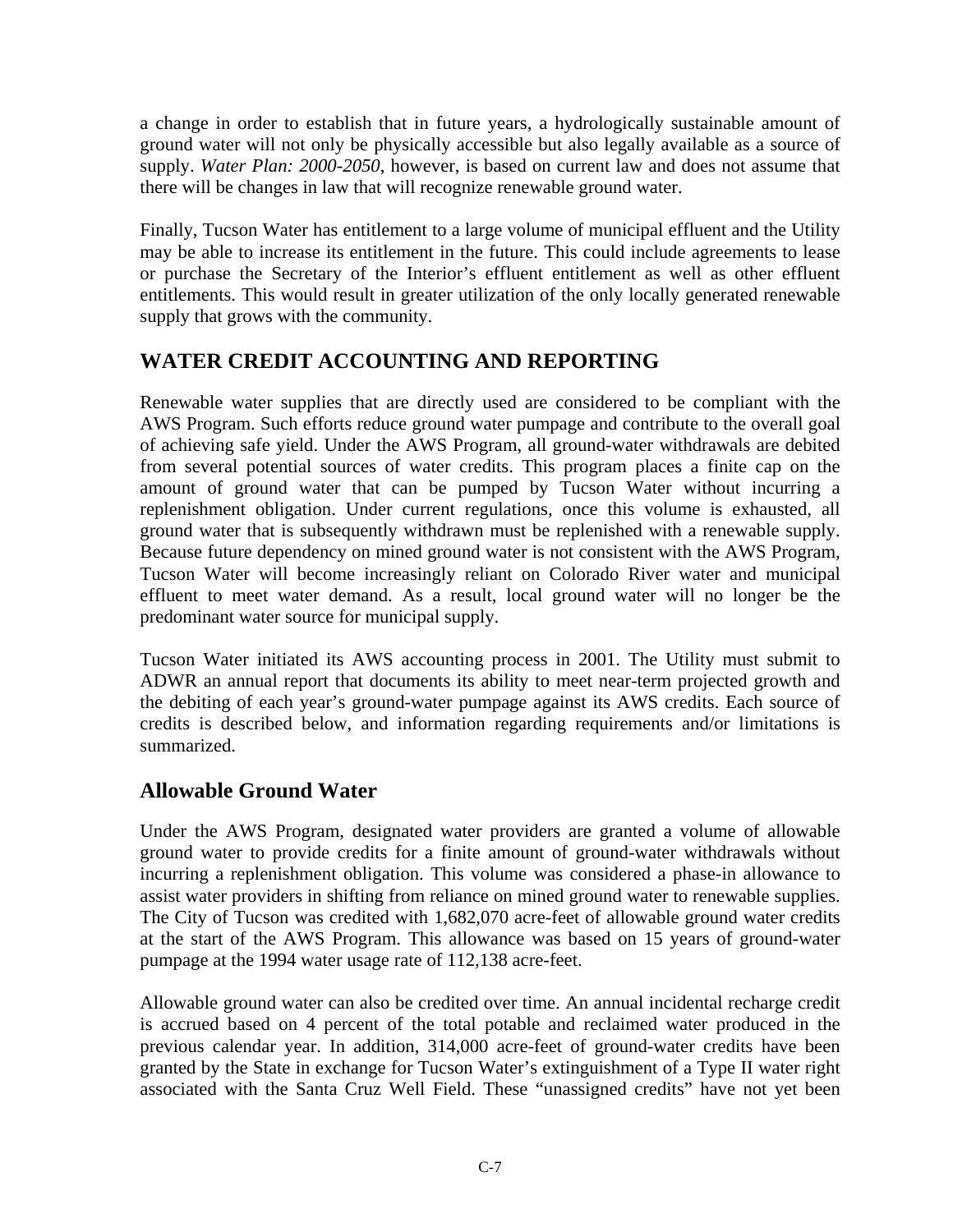added to Tucson Water's AWS portfolio, but they can be added as allowable ground water in the future. Finally, by 2025, the City of Tucson will have access to two million acre-feet of additional ground water credits as a result of A.R.S. 45-463 F. These credits were assigned to the City of Tucson in recognition of its efforts to purchase and retire Avra Valley farmlands in the 1970s to preserve the ground-water resource.

### **Remedial Ground Water**

The City of Tucson has an additional source of ground-water credits that will not be debited from allowable ground water. This resource is associated with Tucson Airport Remediation Project, a ground-water remediation project where contaminated water is pumped from a defined aquifer zone within urban Tucson and treated to potable standards. The treated water is subsequently discharged into Tucson Water's potable distribution system under agreement with the EPA. A total of 161,418.3 acre-feet of Tucson Airport Remediation Project credits exist based on the projected use of approximately 8,495.7 acre-feet per year from 2001 through 2019.

#### **Annual Storage**

Under the AWS Program, renewable water supplies that are not used directly can be used to accrue storage credits and recovered within the same calendar year, a process called annual storage and recovery. This type of renewable resource use complies with the goal of attaining safe yield as ground-water withdrawals are offset by the storage of renewable supplies. Renewable water supplies can either physically recharge the ground-water system or be utilized in lieu of ground water at approved locations. In either circumstance, a recharge credit is granted for the volume of renewable resource that is recharged or used in lieu of ground water. These credits can either be recovered from wells located at the point of recharge or from more distant wells. Tucson Water has access to significant volumes of Colorado River water and effluent to generate such credits. Under annual storage, water providers are allowed to pump, without paying any fees to ADWR, a volume of water equal to that which was stored within the same calendar year.

# **Long-Term Storage**

Long-term storage credits are accrued when renewable water supplies are recharged to the aquifer for recovery in a subsequent year. The accounting for long-term storage differs slightly from annual storage. For Colorado River water, only 95 percent of the water that is placed into long-term storage is made available for recovery. In addition, a fee payable to ADWR is required for the recovery of any effluent or Colorado River water long-term storage credits.

### **THE FUTURE OF ASSURED WATER SUPPLY**

The City's AWS designation must be renewed at intervals of ten years or less and is currently under re-negotiation with ADWR. At each renewal, the City must update the projected water demand and water availability data to reassess its future compliance with the AWS Program.